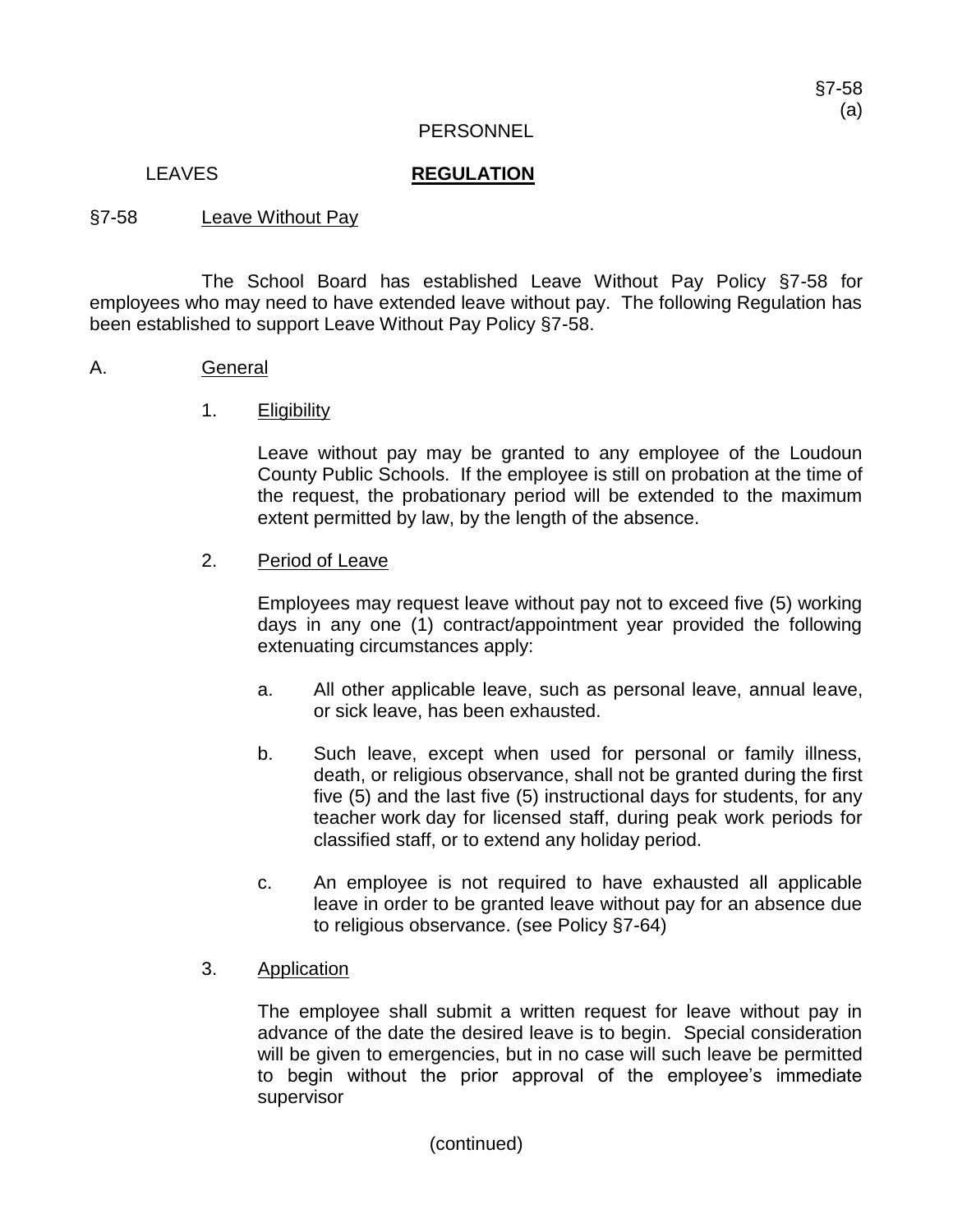## LEAVES **REGULATION**

- §7-58 Leave Without Pay (continued)
	- 4. Benefits

Employee will experience no change to eligibility or cost of benefits.

5. Return to Work

Employee will experience no change to employment status.

- B. Emergency, Adoption or Childcare
	- 1. Eligibility

Leave without pay for emergencies such as personal or family hardship of an unusual nature, adoption of a child, or childcare may be granted to an employee of the Loudoun County Public Schools. If the employee is still on probation at the time of the request, the probationary period will be extended to the maximum extent permitted by law, by the length of the absence.

2. Period of Leave

The employee may request leave without pay for emergencies such as personal or family hardship of an unusual nature, adoption of a child, or childcare for a period not to exceed one (1) year.

- 3. Application
	- a. The employee shall submit an Application For Leave Without Pay and supporting documentation to the Employee Benefits Division, for leave without pay for emergencies such as personal or family hardship of an unusual nature, adoption of a child, or childcare in advance of the date the desired leave is to begin.
	- b. Special consideration will be given to emergency leave. In no case will leave for adoption or childcare be permitted to begin without prior approval of the employee's immediate supervisor and the Assistant Superintendent for Business and Financial Services.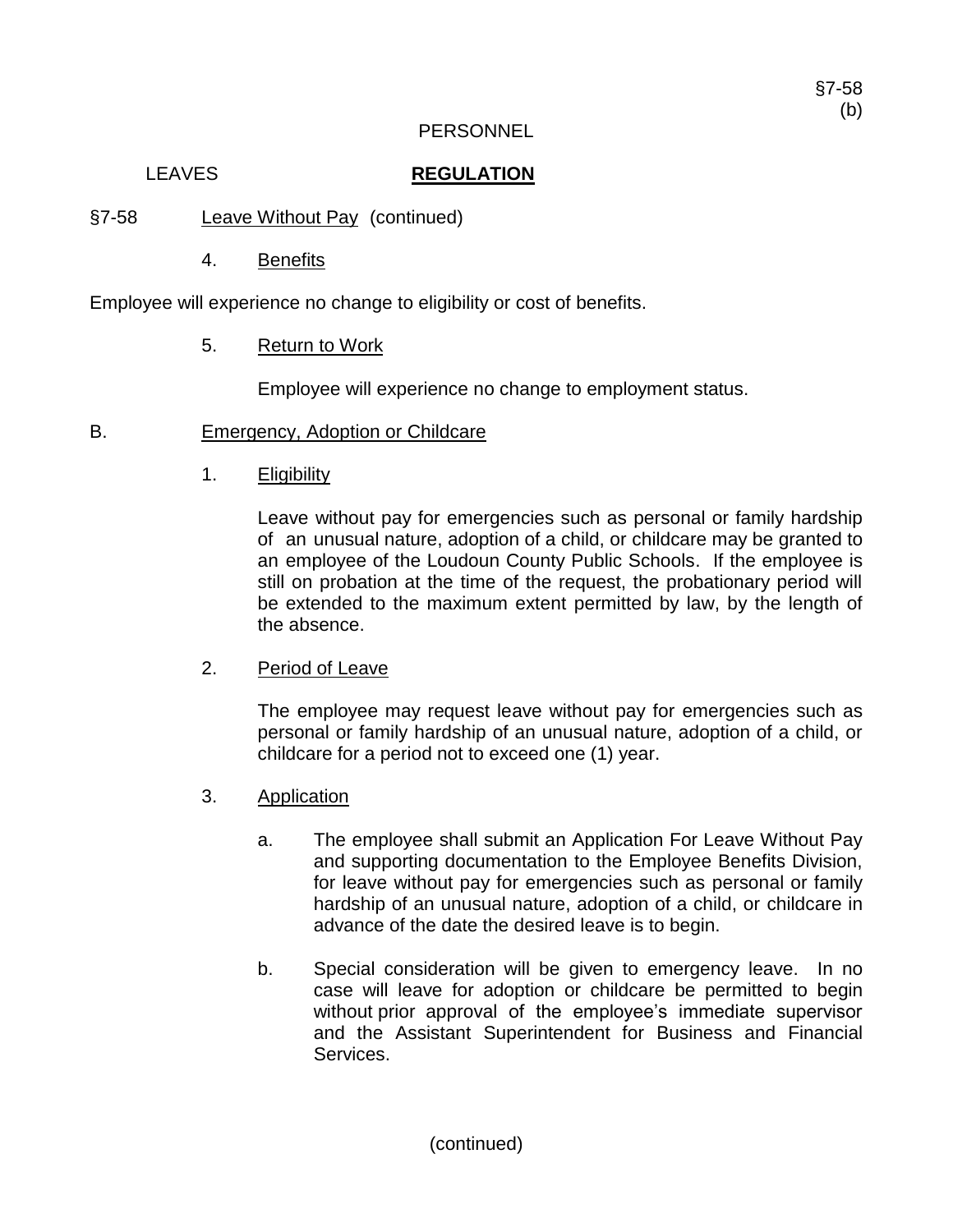## LEAVES **REGULATION**

§7-58 Leave Without Pay (continued)

# 4. Benefits

- a. During the emergency, adoption or childcare leave, the employee may elect to continue health and/or life insurance coverage by making arrangements with the Employee Benefits Division to pay the full cost of the premiums on a per diem basis.
- b. See Policy §7-63 for leave without pay approved under the Family and Medical Leave Act.

# 5. Return to Work

- a. An employee granted emergency, adoption or childcare leave shall notify the Department for Personnel Services, in writing, at least 30 calendar days prior to the expiration of the leave of the employee's intent and availability to return to duty. Failure to provide such notification shall be deemed a resignation by the employee, effective as of the first day following the expiration of the leave.
- b. The employee shall be placed by the Department for Personnel Services in the next suitable vacancy.
- c. Any employee granted leave without pay for emergency, adoption or childcare leave shall bear the sole responsibility for the purchase of any Virginia Retirement Service credit for which the employee is eligible.

# C. Educational

1. Eligibility

Educational leave for the purpose of student teaching, obtaining an initial teacher license, licensure in a critical field, professional licensure or certification of non-teaching employees, or an advanced degree may be granted to an employee of the Loudoun County Public Schools. If the employee is still on probation at the time of the request, the probationary period will be extended to the maximum extent permitted by law, by the length of the absence.

(continued)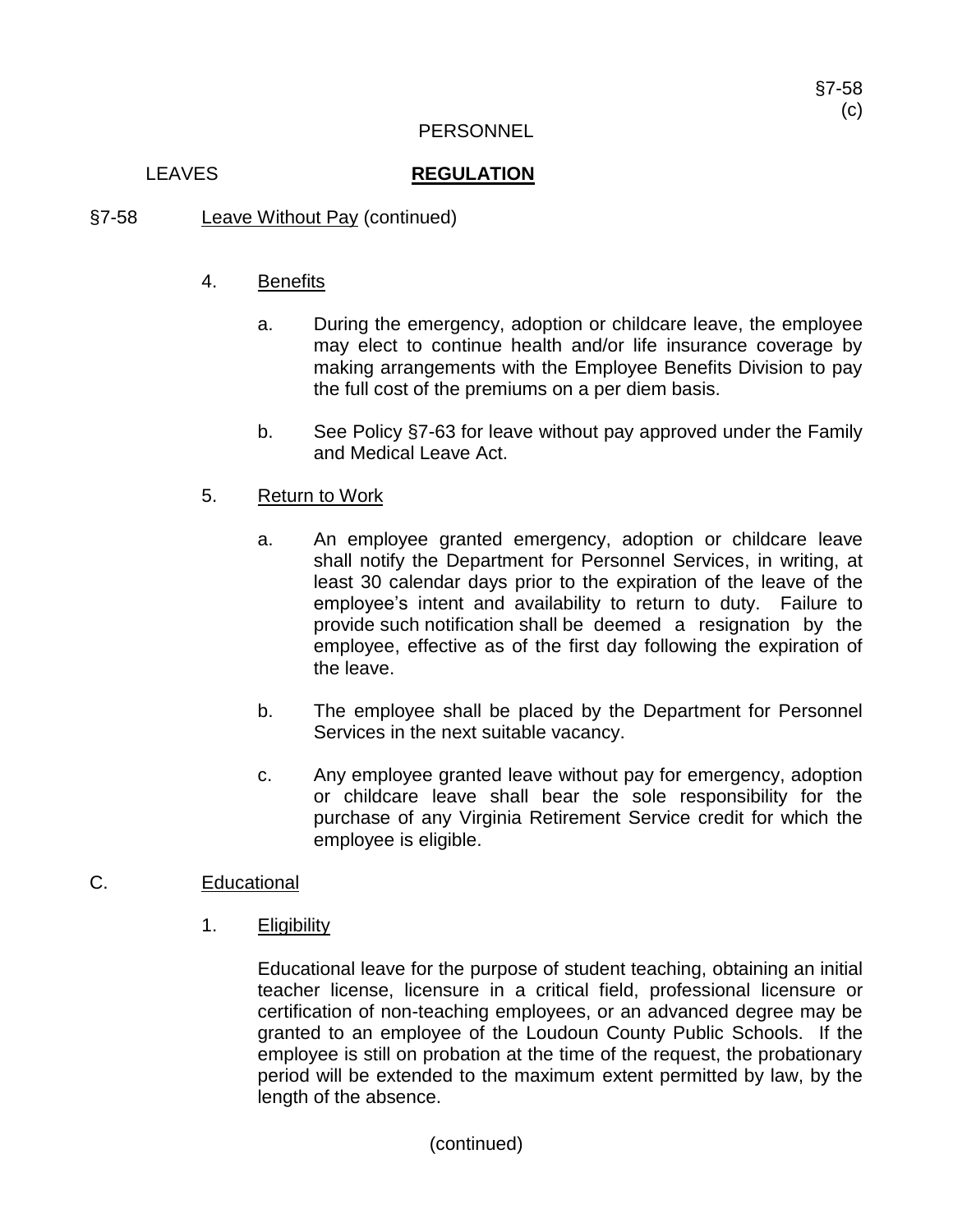### LEAVES **REGULATION**

§7-58 Leave Without Pay (continued)

# 2. Period of Leave

The employee may request educational leave for a period of not more than fourteen (14) weeks. The period of time must coincide with a term at an accredited university or college.

- 3. Application
	- a. The employee shall submit a written request for educational leave at least thirty (30) calendar days in advance of the date the desired leave is to begin. The employee shall also submit supporting documentation (such as degree requirements, documentation of course availability, advisor's comments, etcetera) as may be requested.
	- b. Approval shall not be granted unless the Assistant Superintendent for Personnel Services has determined that a highly qualified replacement for the employee is available.
	- c. In no case will such leave be permitted to begin without the prior approval of the Assistant Superintendent for Personnel Services.
- 4. Benefits
	- a. During the educational leave, the employee may elect to continue health and/or life insurance coverage by making arrangements with the Employee Benefits Division to pay the full cost of the premiums on a per diem basis.
	- b. Any employee granted educational leave without pay shall bear the sole responsibility for the purchase of any Virginia Retirement Service credit for which the employee is eligible.
- 5. Return to Work

During the period of time of an employee's educational leave, a suitable substitute will be employed in anticipation of the employee's return to the position vacated as a result of the educational leave. Employee will experience no change to employment status.

(continued)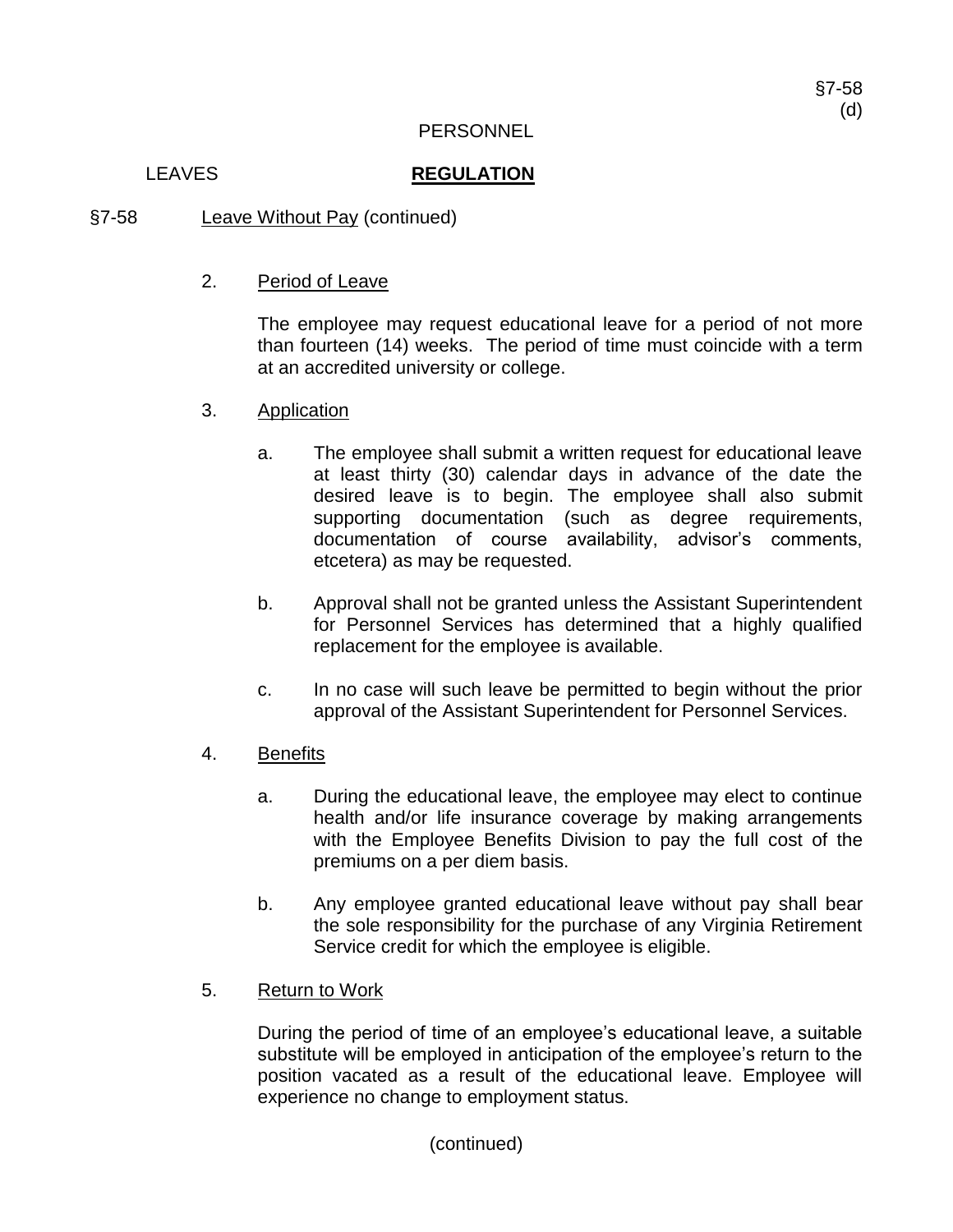## LEAVES **REGULATION**

§7-58 Leave Without Pay (continued)

# D. Restoration of Health

# 1. Eligibility

Leave without pay may be granted to any employee of the Loudoun County Public Schools with debilitating or life-threatening illness or injury for the restoration of the employee's health or the health of the employee's spouse, child, parent or legal dependent with a debilitating or life- threatening illness or injury. If the employee is still on probation at the time of the request, the probationary period will be extended to the maximum extent permitted by law, by the length of the absence.

# 2. Period of Leave

The employee may request restoration of health leave without pay for a period not to exceed one (1) year, provided all earned sick leave has been exhausted.

## 3. Application

- a. The employee shall submit an Application For Leave Without Pay for restoration of health leave in advance of the date the desired leave is to begin. The request shall be accompanied by supporting documentation from the attending physician attesting to the need for such leave and estimating the length of leave that should be required. The employee shall provide any additional documentation as may be required.
- b. Special consideration will be given to emergencies. Restoration of health leave requires notification to the employee's immediate supervisor and the Employee Benefits Division within 24 hours or the next assigned work day.
- c. A request for an extension of leave without pay for restoration of health for any employee shall be reviewed by the Employee Benefits Division, in consultation with the immediate supervisor, and approved on a case by case basis by the Division Superintendent or his/her designee.